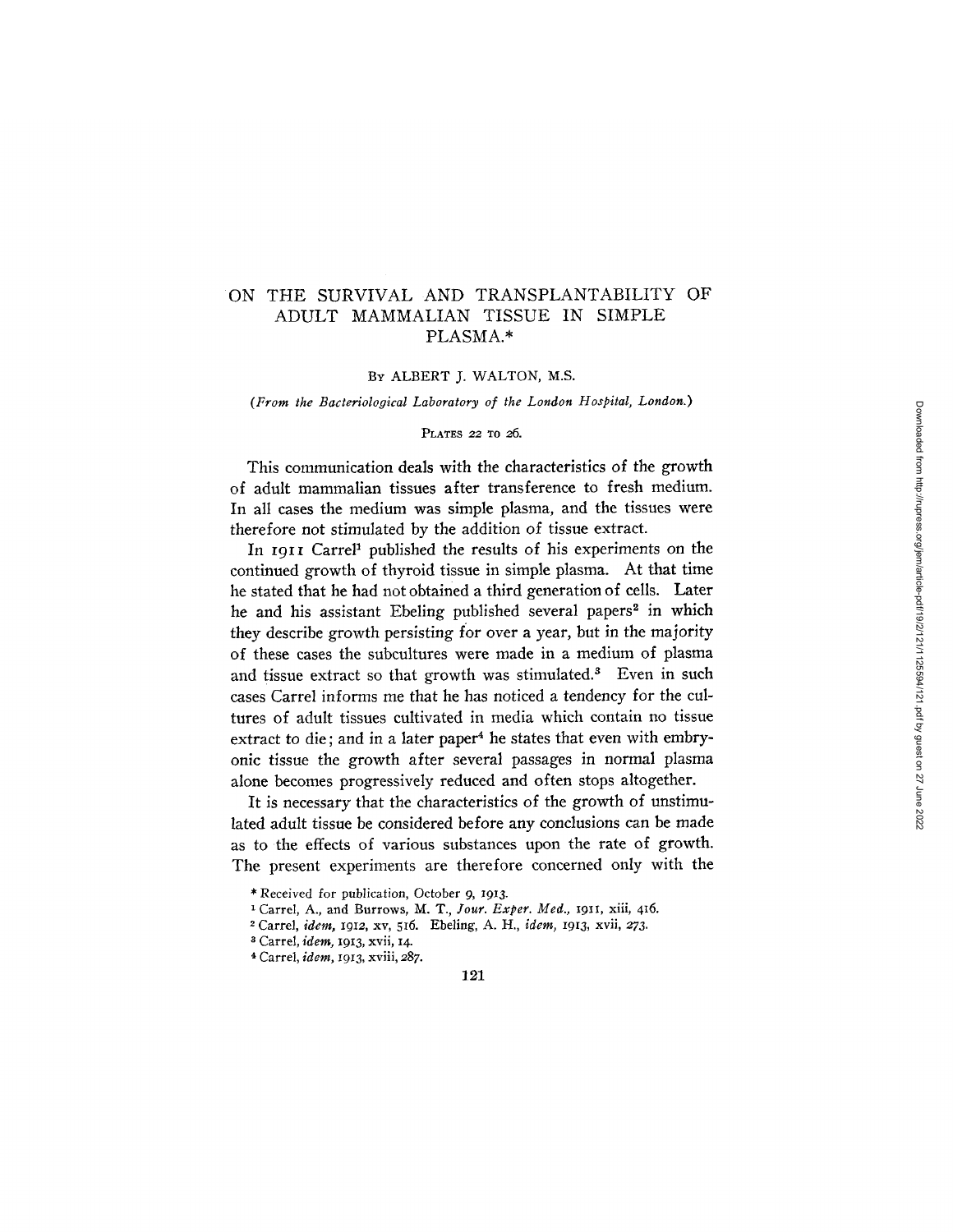growth of tissue taken from the adult rabbit in the unaltered plasma of the same animal.

The technique used in the preparation of the primary cultures is that of Carrel,<sup>5</sup> which I have described fully elsewhere.<sup>6</sup> In preparing the subcultures, or transferences, the piece of growing tissue was cut out of the plasmatic medium with a cataract knife and transferred to a bowl of sterile Ringer's solution, where it was washed for a few seconds. A drop of plasma was placed on a fresh sterile cover-slip, the piece of tissue transferred to it, and the plasma spread evenly with a cataract knife. After a few seconds coagulation of the plasma had taken place and the cover-slip was then inverted over a cell slide and sealed in position with molten paraffin. The preparation was then placed in the incubator. Throughout the experiments the most careful aseptic precautions were used, as there is considerable risk of infection. The various steps including the washing in Ringer's fluid were carried out at room temperature, the plasma alone being kept on ice to prevent coagulation. In most cases the whole piece of tissue was transferred, but if growth was well marked it was divided into two, three, or four pieces, each of which was transferred to the new plasmatic medium.

The total number of cultures made in the present investigation was 147. Of these 115 showed growth in the first culture, the remainder probably having died owing to some technical error, as they were mostly isolated specimens in a series of six made from the same tissue and under identical conditions. The characters of the growth of the subsequent subcultures, which varied with the nature of the tissue used, will be descibed below.

*Thyroid.--Of* this tissue thirteen cultures weremade, being taken in groups of six, three, and four from different animals on different dates. Of these thirteen cultures only nine grew, but these when subcultured continued to grow until the third or fourth generation. The specimens from the first animal grew well until the tenth generation, but after this they died suddenly. This was probably in part due to the fact that the plasma of a hare was accidentally

Carrel, *]our. Exper. Med., I912,* xv, 516.

<sup>6</sup> Walton, A. J., *]our. Path. and Bacteriol.,* I914 (in press).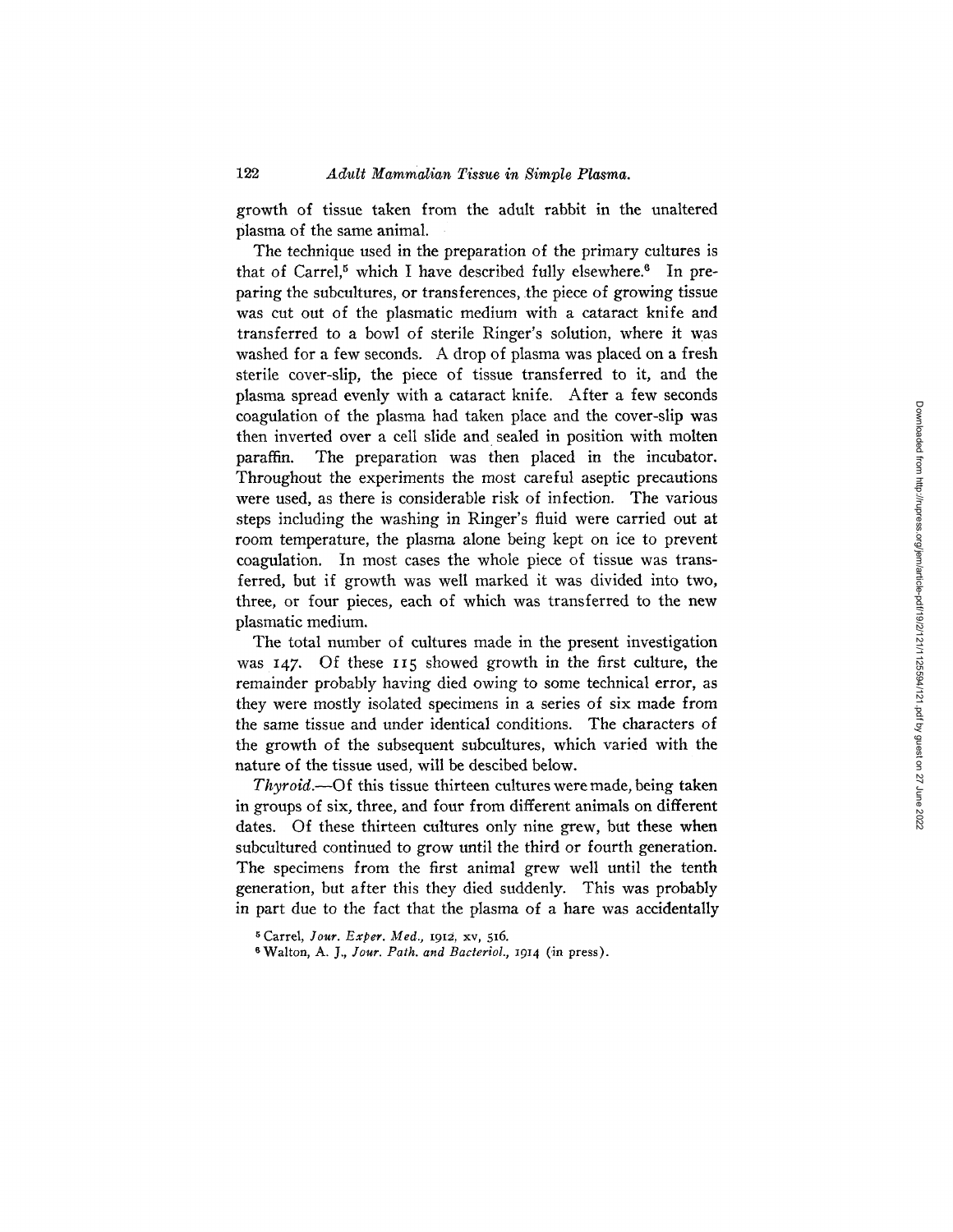used instead of that of a rabbit. Up to the time of death the cultures had lived for a period of forty-two days.

The tissues of this animal showed after the first transference a marked increase of growth, so that whereas in the first culture growth was present only after an interval of two days, in the second and third subcultures there was usually well marked growth after twenty-four hours. Branching, irregular cells were seen projecting from the edge of the tissue (figure 2), and, if any of the old plasma had been transferred with the tissue, the cells soon passed beyond this into the new medium (figures I and 2). Here they rapidly grew and formed an irregular network of cells (figure 3). After a further interval of twenty-four hours the network had become sufficiently dense to form a mass of new tissue resembling the original mass that had been transferred (figure  $4$ ). If this mass showed marked increase the tissue was divided before transference. In this way one piece of tissue from this animal was subdivided several times, so that after an interval of twenty-one days there were at the fifth subculture nine pieces of tissue each of the same size as the original piece. At this time growth was such that at the end of the second or third day the ring of new growth was equal in width to the diameter of the original piece of tissue. If a piece of rapidly growing tissue was divided into two it was noticed that the growth was delayed on the cut edge, apparently from the trauma, so that when the cells from the uncut edges were forming a halo of branching cells spreading out into the plasma there were only a few cells projecting from the cut edge. These cells, however, grew rapidly and after the second or third day nearly equalled in width the cells growing from the uncut edge. In the case of the other animals, where growth of the thyroid was not prolonged beyond the third or fourth generation, the rapidity of growth decreased markedly after the first transference. In the first subculture growth was more rapid than in the primary culture, as in the case described above. With the second subculture growth occurred more slowly, being no more rapid than in the case of the first culture, or perhaps even less rapid. At the third transference the ceils grew slowly, and if a culture was left for five or six days without transference they became rounded instead of branching, and granular in appearance. In a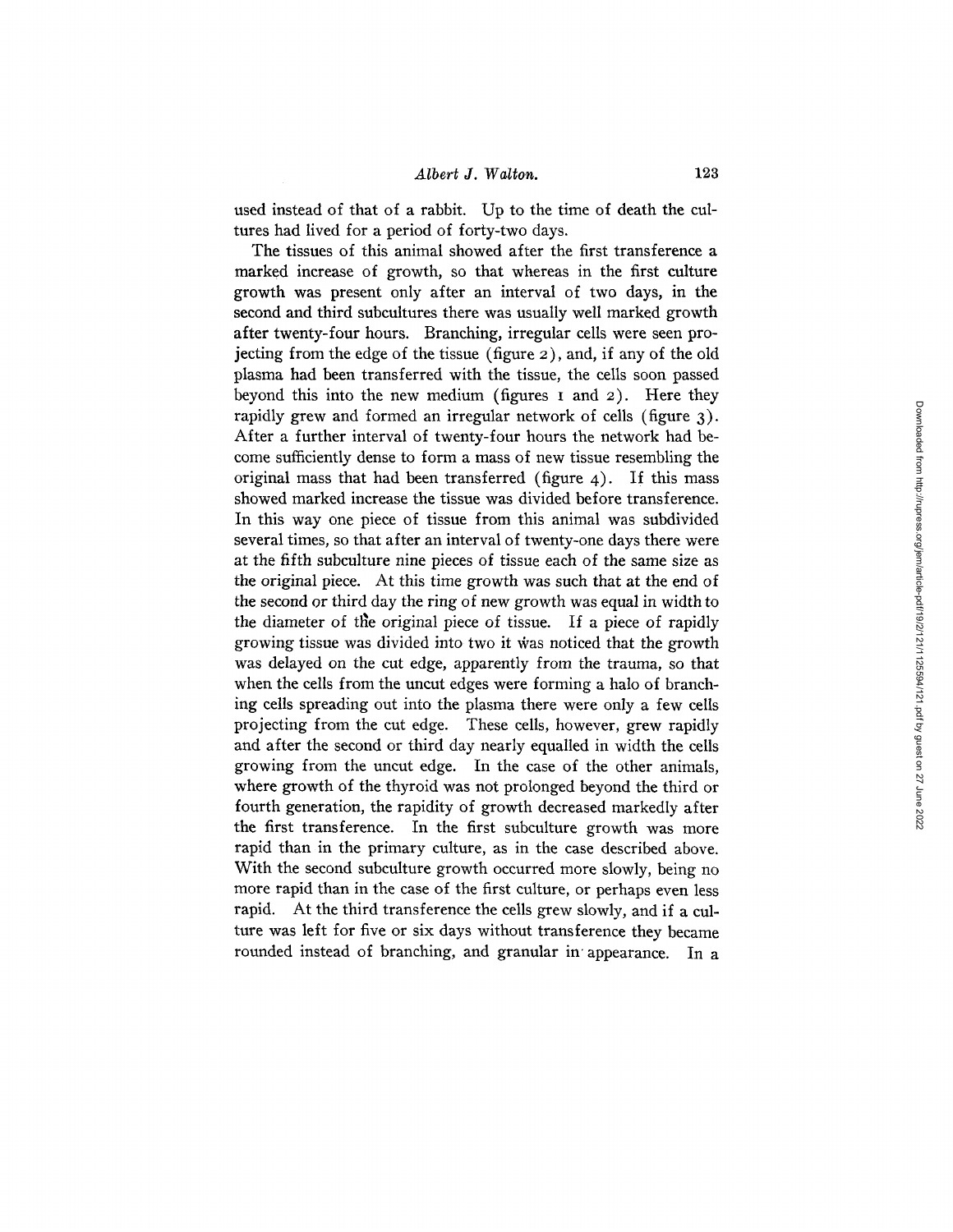short time vacuolation of the plasma occurred and granular remains of cells were found floating free in the liquid of the vacuole. If, however, transference was made on the second day a few cells of short life might occasionally be seen.

The difference in the rate and extent of the growth of the tissue of the first and subsequent animals was possibly due to difference in the age of the rabbits used. As the animals were purchased and not bred in the laboratory, it was impossible to estimate their age accurately, but it was noticed that the first animal used in this series was small and apparently young. This question will, however, be considered in a later communication.

*Spleen.--Of* this tissue sixty-eight cultures were made from twelve different animals, being taken in ten groups of six each, two groups of three and one of two. In all cases growth was present in the first culture, the growing cells being mainly round and wandering cells. Transference was made at periods varying from three to six days; if left later than this the percentage of growths was definitely decreased. After the first transference thirty-four only showed signs of growth, that is, 50 per cent. Of these all showed marked increase in the rate of growth and a very definite change in the nature of the cells. Thus after twenty-four hours a large number of round cells were seen, but in addition to these a few spindle cells were seen projecting from the edge of the tissue. These increased so that by the third or fourth day the tissue was surrounded by a ring of radiating cells as wide as the piece of tissue (figure 5). The cells appear to be of the connective tissue type. The pieces of tissue were again transferred on the second or third day, and in five the growth was so extensive that the piece of tissue was divided into two parts. Of the forty-three resulting cultures of the third generation eighteen alone showed growth. In these the growth was almost wholly of long radiating cells of spindle shape and apparently connective tissue. The growth, however, was not nearly so extensive as in the second generation, and in several, at the end of two or three days, only a few radiating cells were seen passing out into the new medium. In many of these cells globules resembling fat in appearance were seen, and after a short time the cells began to degenerate. The protoplasm became irregular and ill defined, so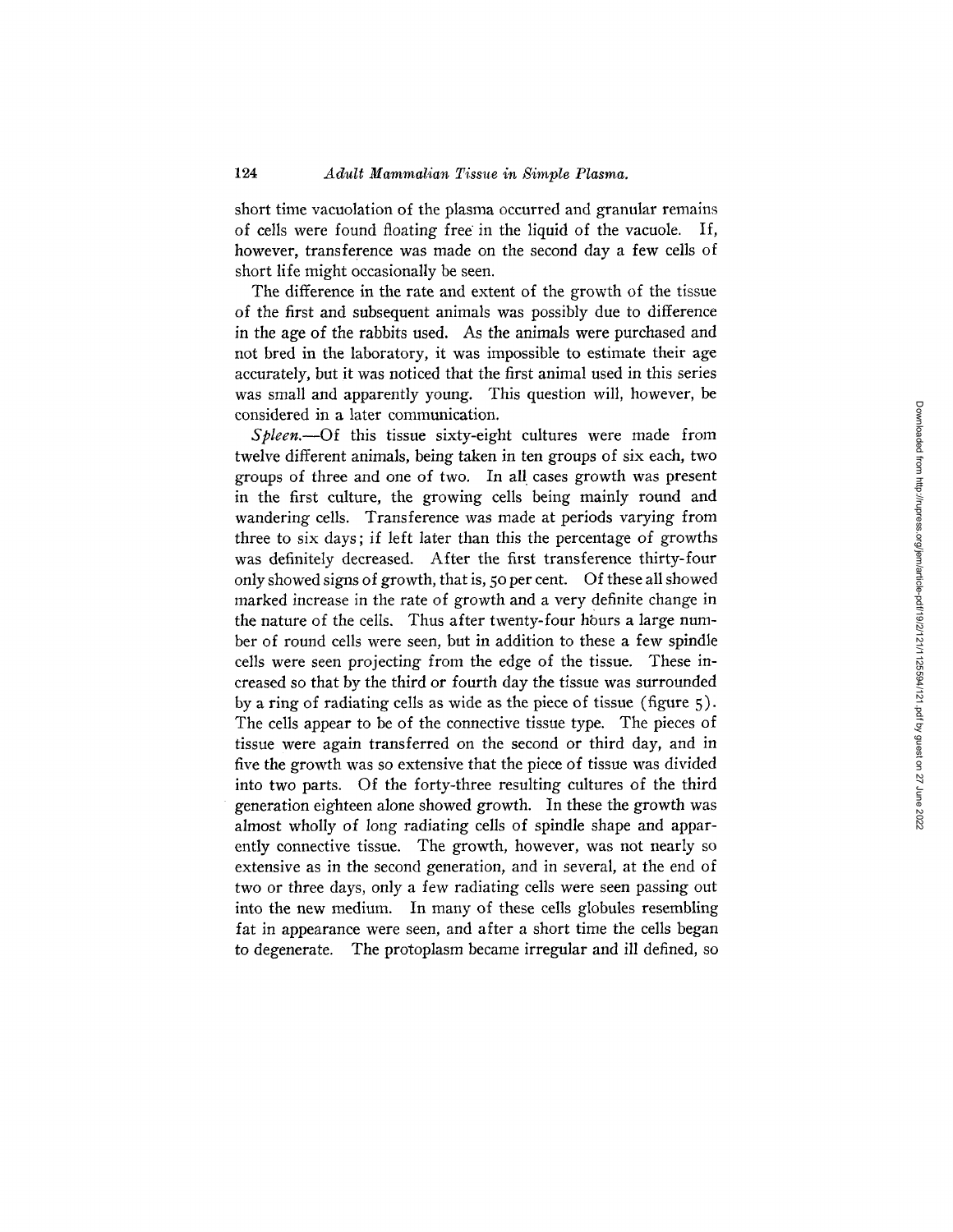that on staining it was not sharply differentiated from the surrounding plasma. The nuclei stained poorly and were also not sharply defined. In the fourth generation only four pieces of tissue showed evidence of growth, and in all cases this was very slight. A few growing cells could be seen on the first or even on the second day, but after this they rapidly disappeared, being converted into a granular mass.

*Testicle.--Of* this tissue eighteen cultures were made, being taken in groups of six from three different animals. Growth occurred in fourteen in the first culture. The growth was well marked and showed the usual characters of testicular growth. On the third day growth was sufficiently far advanced for subculture. In the second generation the cells grew well and as usual more rapidly and extensively than in the first culture. The cells were of the spindle type, but more closely resembled those of the first culture than in the case of the spleen. Although these cells are spindle cells and are possibly connective tissue, yet they contain more protoplasm and are less elongated than the cells occurring in subcultures of the spleen, so that it is generally possible even in the third and fourth generations to distinguish one tissue from another by the appearance and arrangement of the cells, although in no case is there any reproduction of the normal histological picture of that viscus. For the third culture growth had become so marked that seven pieces were divided into two, resulting in sixteen cultures of the third generation. Of these only eight grew, but they showed extensive and rapid outgrowth of cells (figures 6 to 9). The onset of growth was, however, not so rapid as in the second generation, there being only a small halo of cells after forty-eight hours. After this growth was rapid, and in a further twenty-four hours long projecting masses of cells were seen passing into the surrounding plasma. By the fourth day the cells formed a ring wider than the original piece of tissue (figure 9). Four of the specimens were killed and stained for photographs, and the other four were subcultured. Only one of the latter showed growth, and that to a slight extent, so that after two days a few cells were seen projecting from the edge. These had slightly increased on the third day, but on the fourth the outlines were ill defined and the protoplasm was granular,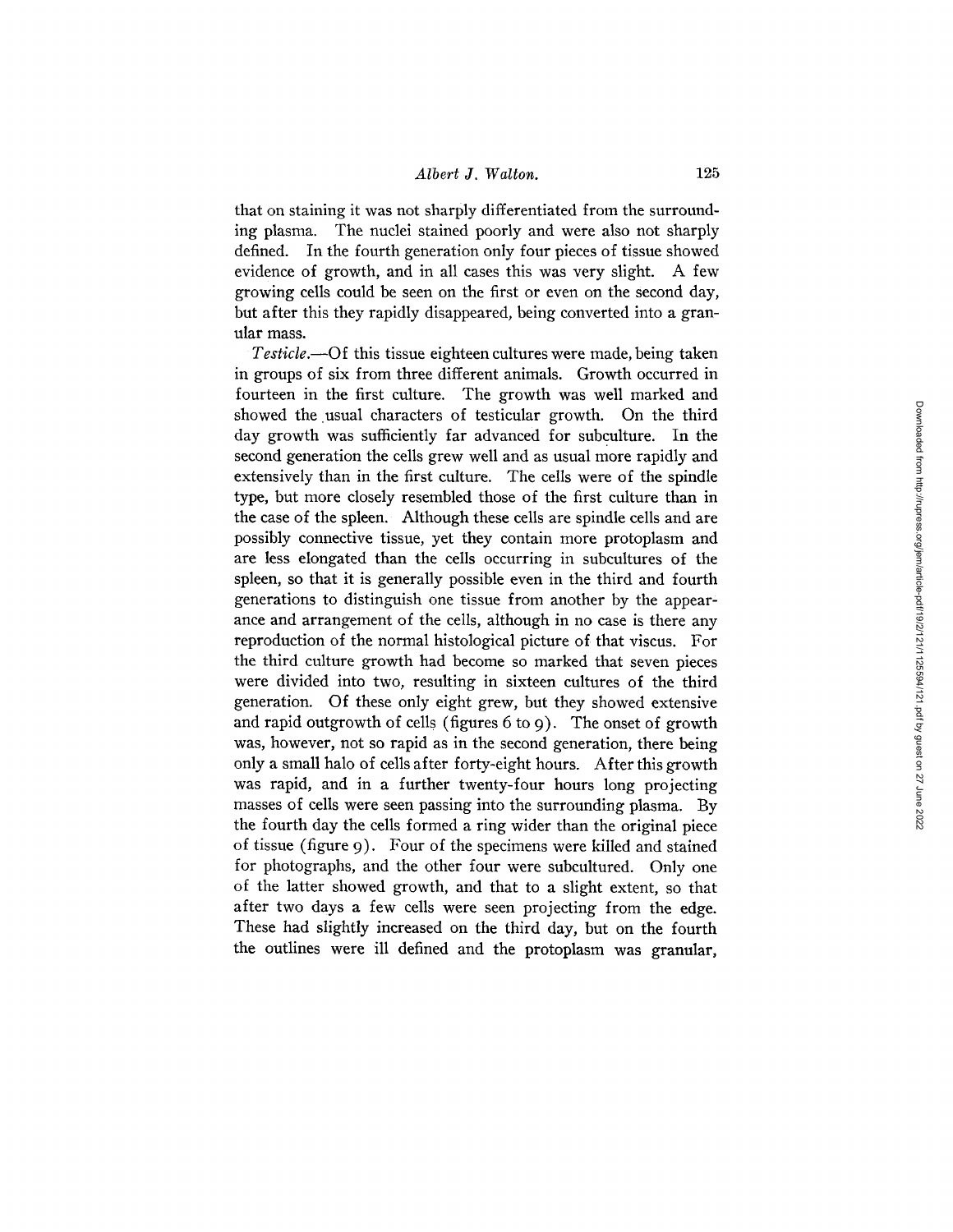while a brown granular deposit had commenced to form in the plasma around the cells.

*Kidney.--Of* this tissue thirty-two cultures were made from five different animals, being taken in three groups of six and two groups of eight. Of these only fifteen showed growth in the first culture. As described in a previous communication, the growing cells were almost wholly epithelial in type, forming large plate-like masses of cuboidal cells. Transference was carried out on the third to the fifth day, according to the extent of the growth in the first culture. In the second generation eleven showed growth. This was more rapid than in the first culture and the cells preserved the characteristics of the first culture, being mainly of the epithelial type. The presence of cells of the connective tissue type was, however, rather more marked than in the first culture. There was again a tendency to early vacuolation of the plasma (figure Io). Many of the cells showed evidence of mitosis in the nuclei (figures II and I2), but owing to the difficulties of staining in bulk the figures were not as clear as one would desire, although they were more marked in this type of cell than in the spindle-celled connective tissue type. The eleven growing tissues were subcultured, but growth took place only in three, in all of which it was slow and more definitely of the connective tissue type than in the second generation. In no case was growth obtained in the fourth generation.

Liver.--Of this tissue fourteen cultures were made from two animals in groups of eight and six. In nine of these there was active growth. This commenced on the second day and transference was carried out on the third day. In the second generation evidence of commencing growth was seen in three specimens after twenty-four hours. In the other six there was no evidence of growth. Although in the first generation there were a large number of cells which were more or less rounded and which contained a relatively large amount of protoplasm, yet in the second generation the cells were all radiating and of the connective tissue type. This was visible even on the second day (figure I3). The cells grew well and rapidly spread out into the surrounding plasma, so that transference was carried out on the third day. In one case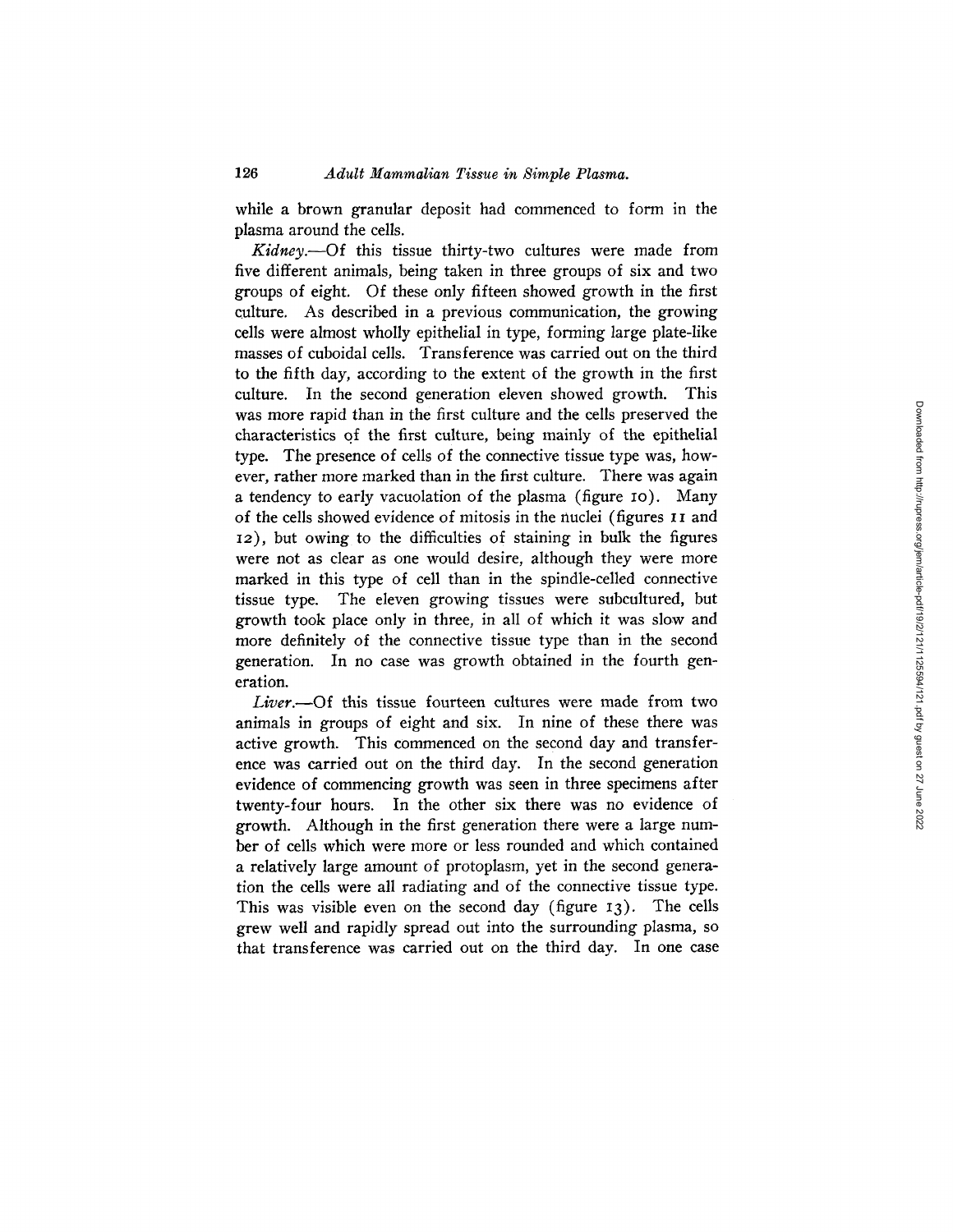# *Albert J. Walton.* **127**

**only in the three specimens of the third generation was any growth observed, and this was only slight. A few radiating cells were seen on the second day, but after a short time these became granular and a brown deposit occurred in the surrounding plasma. The outline of the cells became indefinite and difficult to distinguish from the surrounding plasma, the plasma became vacuolated, the granular deposit increased, and soon all signs of growth ceased.** 

## CONCLUSIONS.

**I. Growth of adult mammalian tissue can be prolonged by transference to fresh medium.** 

**2. In a few cases this growth can be continued for ten or eleven generations up to a period of forty days.** 

**3. In the majority of cases growth ceases after three or four generations.** 

**4. After the first transference growth is increased, but in subsequent generations it gradually diminishes and ultimately ceases altogether.** 

### EXPLANATION OF PLATES.

#### PLATE *22.*

Tissue  $=$  adult rabbit thyroid; medium  $=$  rabbit plasma; culture  $=$  fifth subculture.

Fla. I. **Standard. Fixed immediately after coagulation. No growth.** 35/1.

FIG. 2. **After forty-eight hours. Well marked commencing growth.** 35/1.

FIG. 3. After three days. Cells commencing to form a network. 35/I.

FIG. 4. **After four days. Well marked network of** cells. *35/I.* 

#### PLATE 23.

Tissue = adult rabbit spleen; medium = autogenous rabbit plasma; culture <sup>=</sup>**second.** 

FIG. 5. **Fourth day. Marked growth of radiating spindle** cells. *35/1.* 

#### PLATE 24.

FIG. 6. Tissue  $=$  adult rabbit testicle; medium  $=$  autogenous rabbit plasma; culture = third. Standard. Fixed one quarter of an hour after coagulation.  $35/1.$ 

Fla. 7. **After forty-eight hours.** 35/1.

Fro. 8. **After three days.** 35/1.

Fro. 9. **After four days.** 35/I.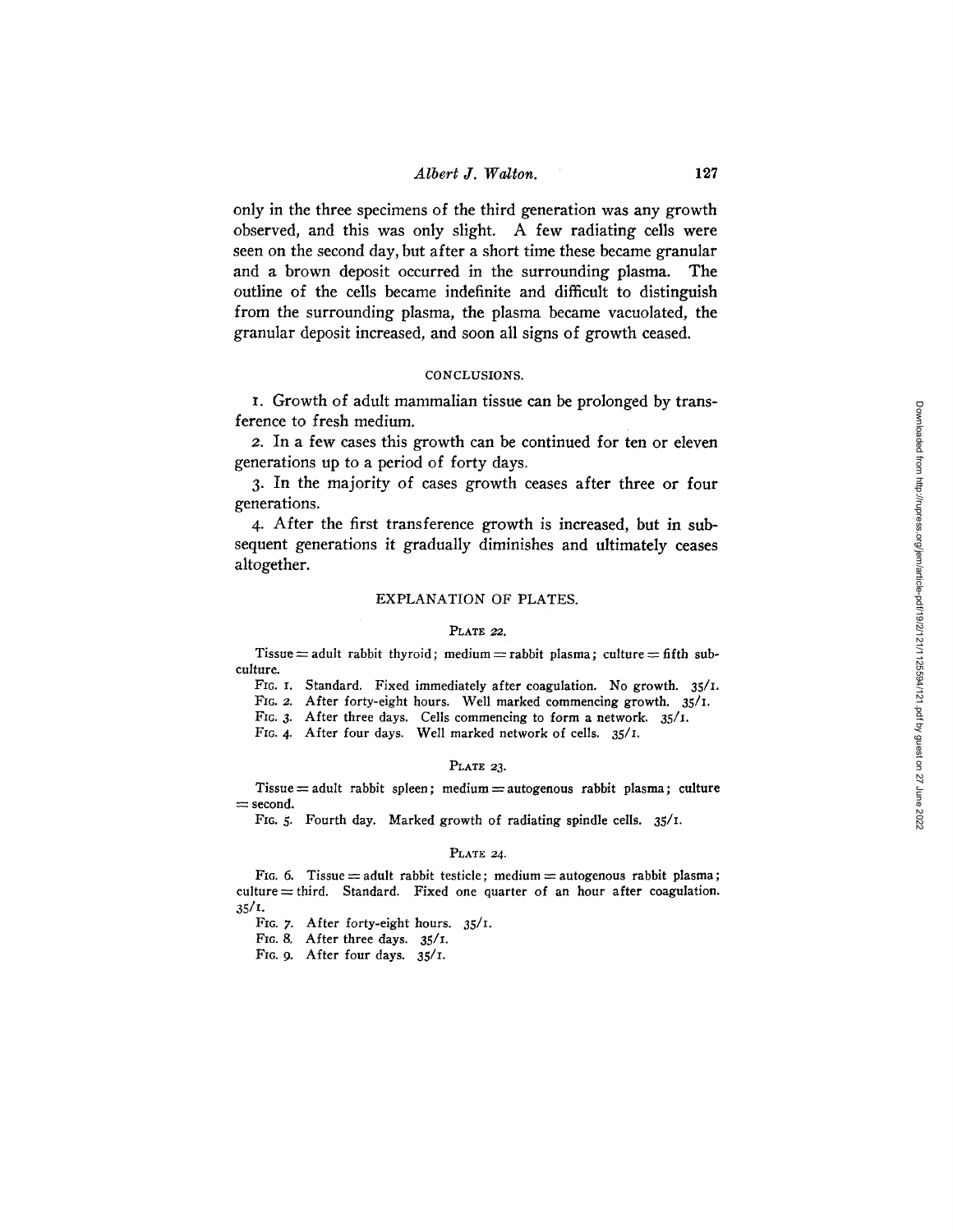## PLATE  $25$ .

FIG. IO. Tissue = adult rabbit kidney; medium = rabbit plasma; culture = second. After two days. Growth of masses of epithelial cells. Vacuolation of plasma. No growth in vacuole. 35/1.

FIG. II. Same specimen as figure io. Enlarged to show the appearance of the cells.

#### PLATE 26.

FIG. 12. Tissue  $=$  adult rabbit kidney; medium  $=$  rabbit plasma; culture  $=$ second. Same specimen as figure IO. Enlargement of the growing edge, showing various stages of mitosis in the nuclei.

FIG. 13. Tissue=adult rabbit liver ; medium=rabbit plasma; culture=second. After forty-eight hours. Growth of radiating spindle cells.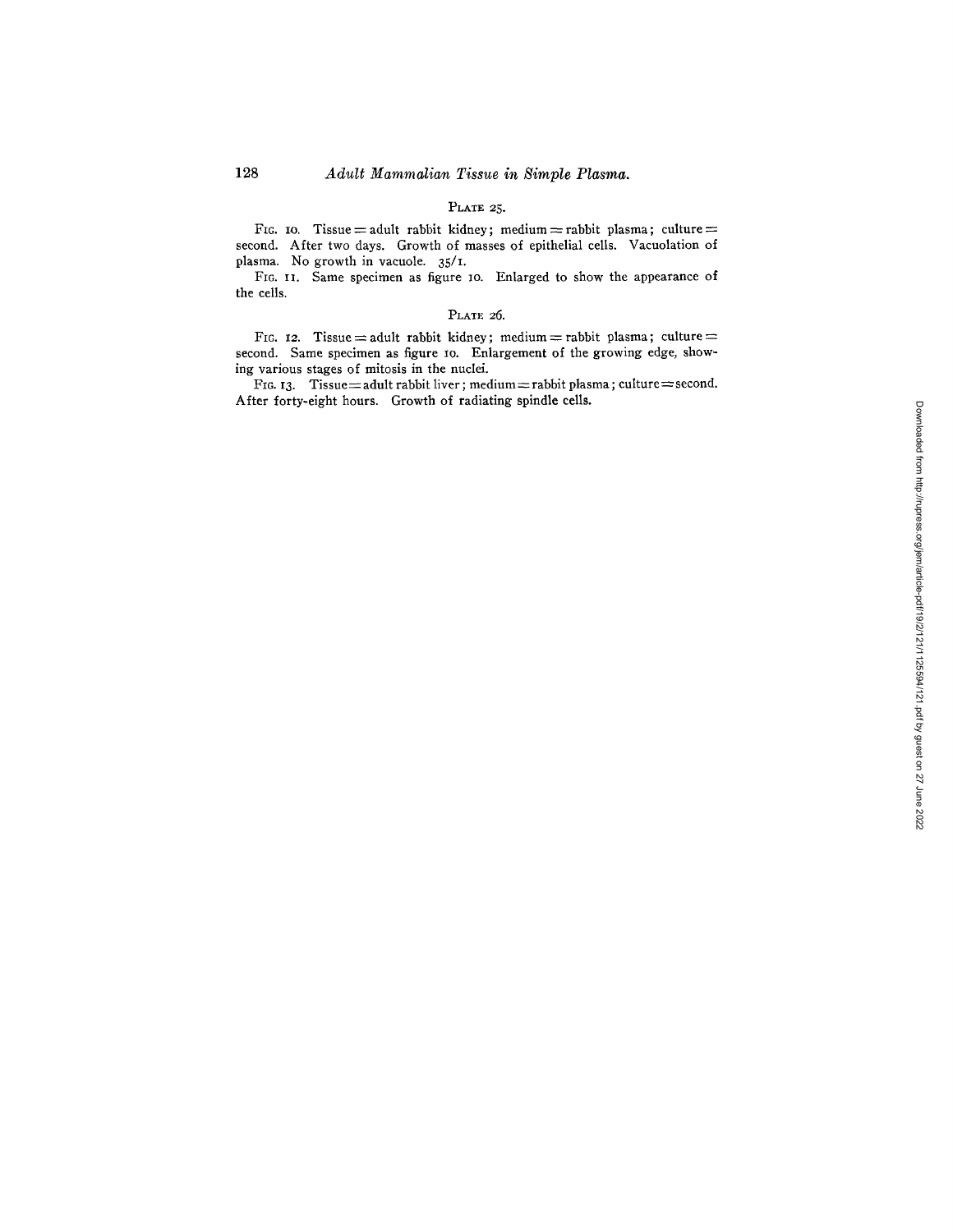# THE JOURNAL OF EXPERIMENTAL MEDICINE VOL. XIX. PLATE 22.

(Walton: Adult Mammalian Tissue in Simple Plasma.)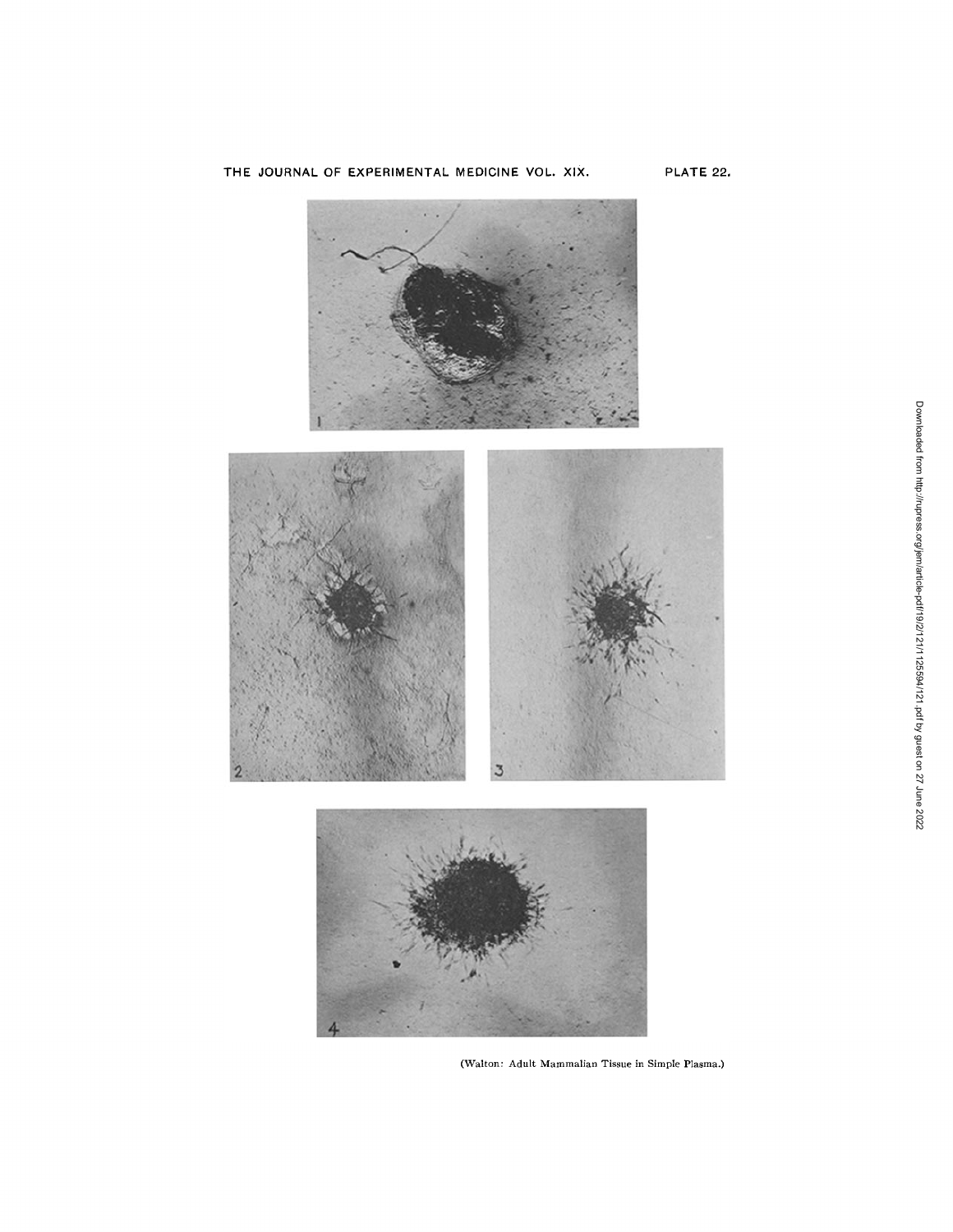THE JOURNAL OF EXPERIMENTAL MEDICINE VOL. XIX. PLATE 23.



(Walton: Adult Mammalian Tissue in Simple Plasma.)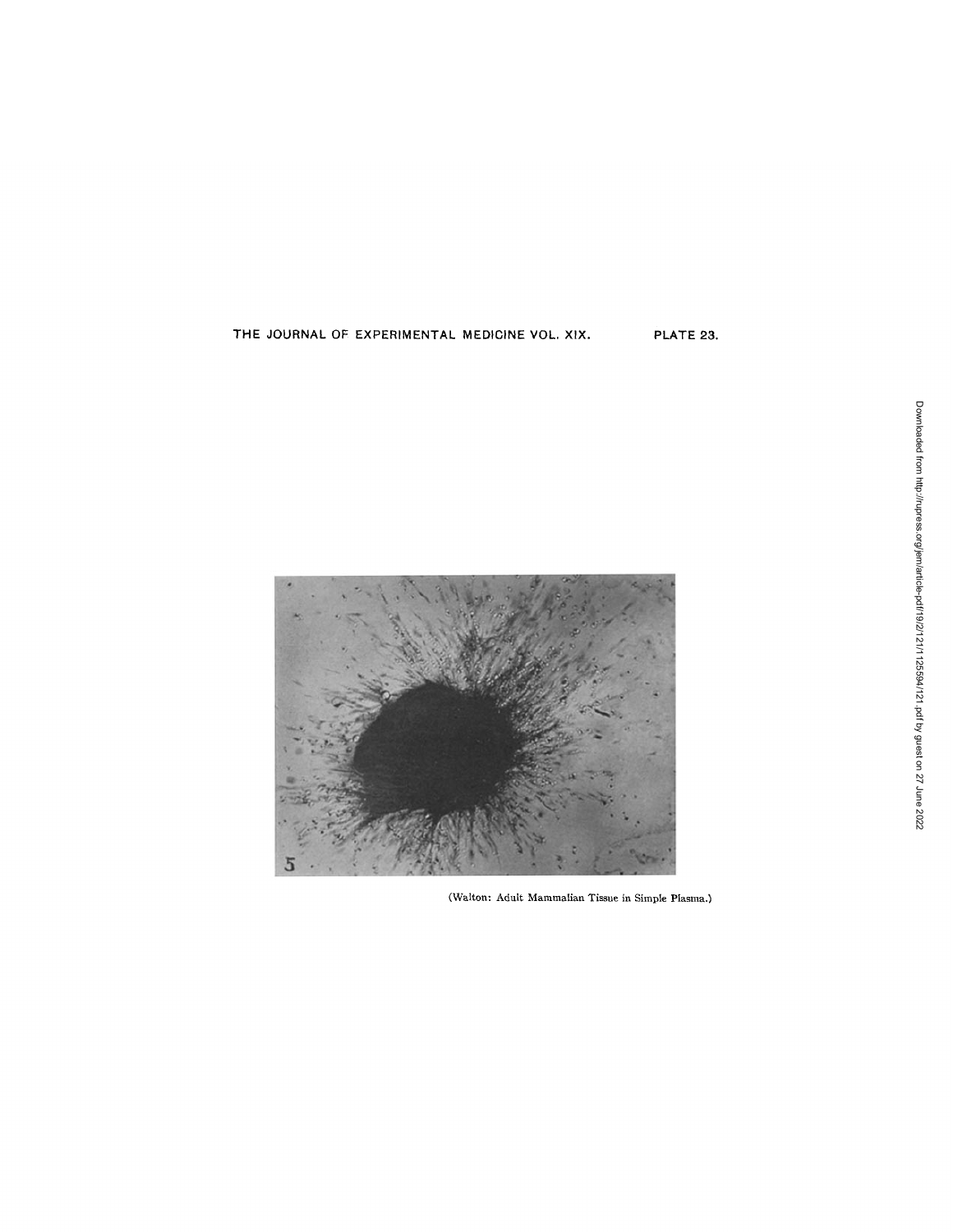# THE JOURNAL OF EXPERIMENTAL MEDICINE VOL. XIX. PLATE:24.





(Walton: Adult Mammalian Tissue in Simple P!asma.)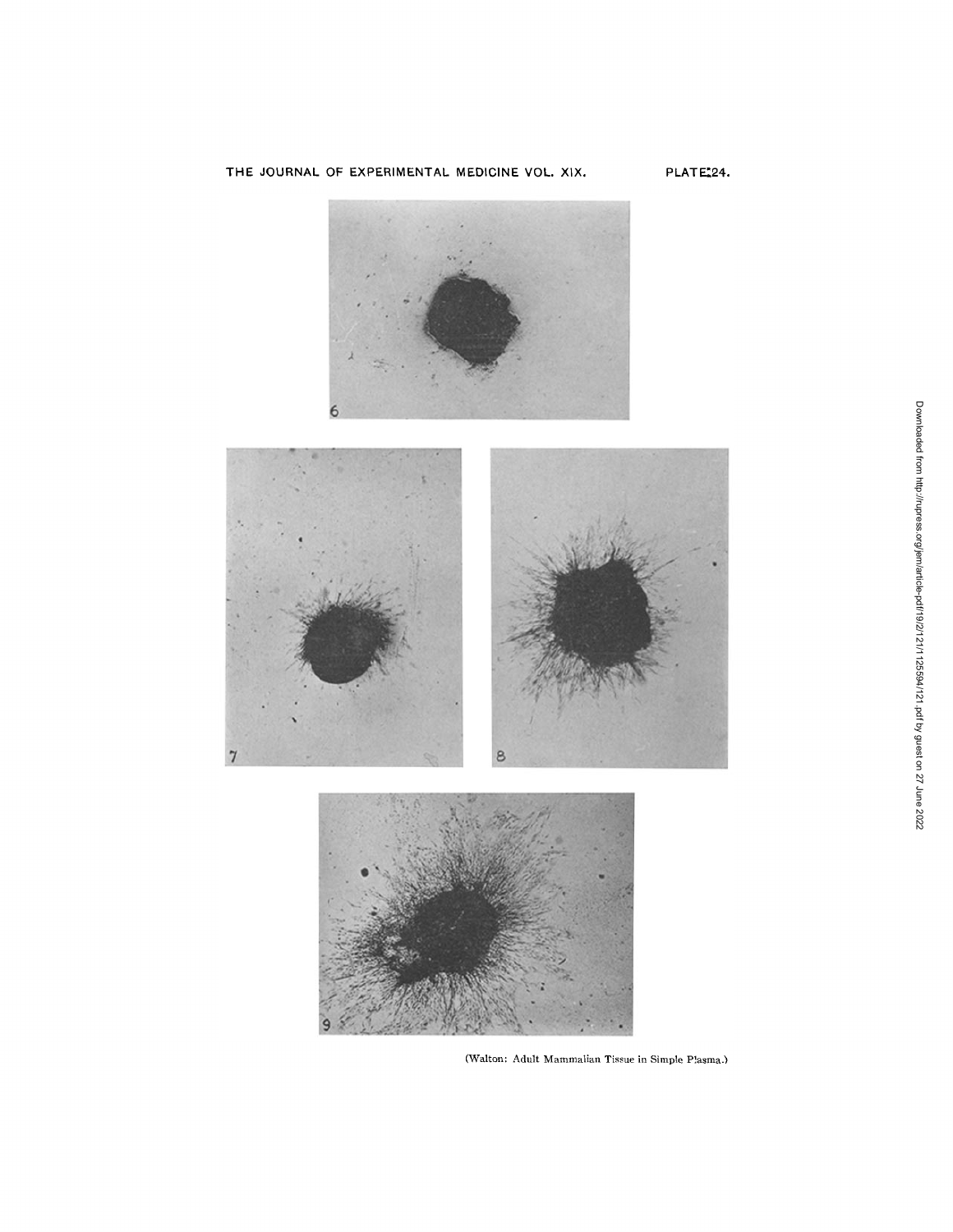

## THE JOURNAL<sup>5</sup>OF EXPERIMENTAL MEDICINE VOL. XIX. PLATE 25.



(Walton: Adult Mammalian Tissue in Simple Plasma.)